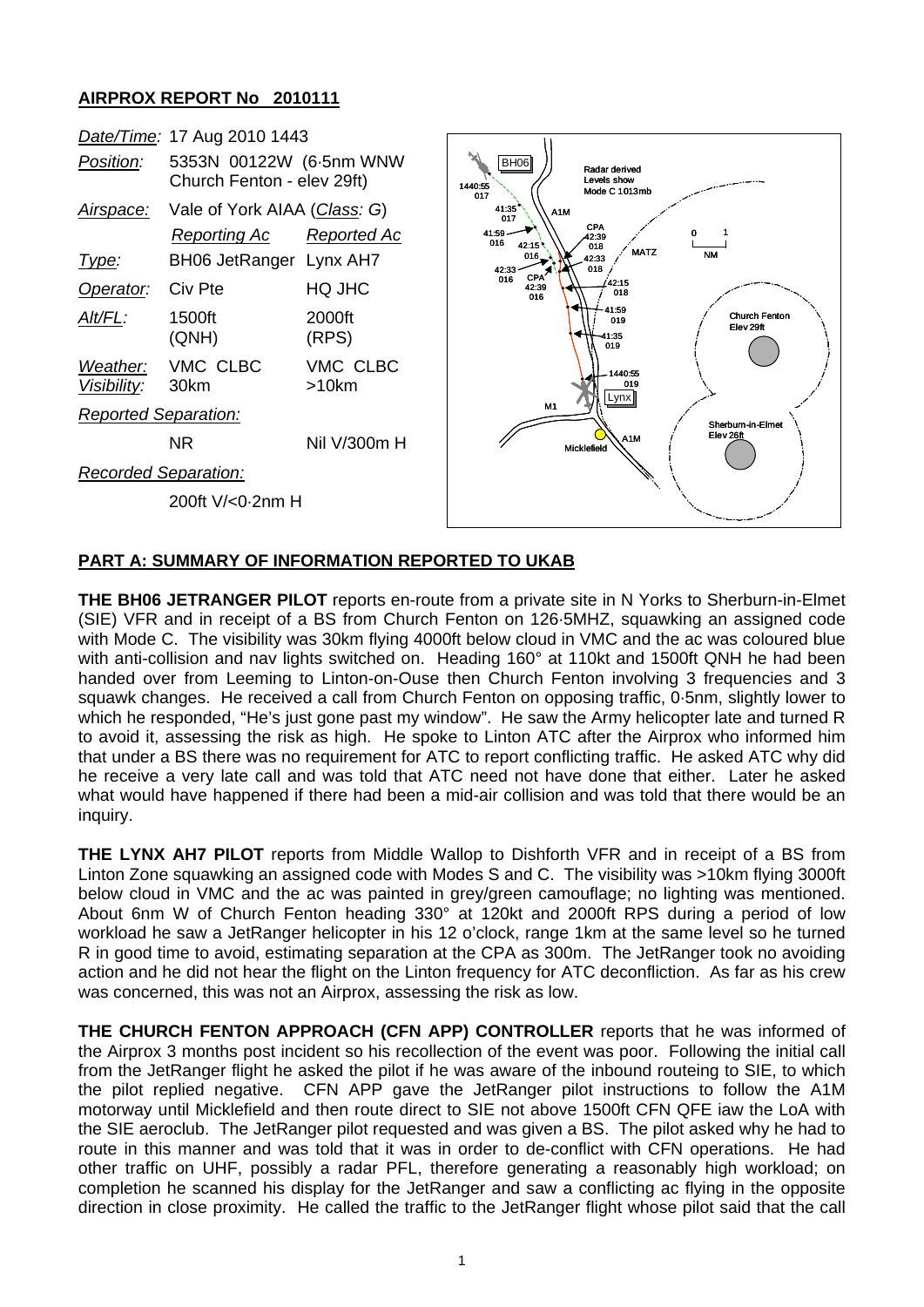was late but did not state his intention to file an Airprox. He did not remember the Lynx being on frequency at the time and, if it was, whether he passed TI to its pilot on the JetRanger. The Supervisor told him the following day that the JetRanger pilot had telephoned and provided APP with a resume of the conversation but again no mention was made of the Airprox.

**THE LINTON-ON-OUSE SUPERVISOR (LIN SUP)** reports that he received a telephone call from the pilot of the JetRanger who complained about the late calling of traffic by CFN APP. Whilst working Linton Zone the pilot was aware of the Army Lynx routeing in the opposite direction also at 1500ft RPS but complained that he had been handed over to CFN APP and was no longer on the same frequency. Further complaint was made that CFN APP had not called the Lynx traffic soon enough and that the Lynx had had to take aggressive avoiding action to avoid a collision. Also the pilot questioned why he had been routed via Micklefield, a location he was not familiar with. SUP told the pilot that he was not aware of the incident but would listen to the RT tapes to ascertain the full details and would call the pilot back; however, the pilot appeared to be unhappy with his response. He telephoned the pilot and informed him that both ac were under a BS where both pilots are responsible for avoiding other traffic unaided by controllers and that controllers are not required to monitor the flight. The pilot was not content with this information and again asked why the traffic had been called late. He was informed that if a definite risk of collision existed, subject to workload, under duty of care a warning may be passed. The pilot stated that as the unit had radar and had issued a squawk, the controller should have been passing TI and should have been aware of his location. SUP read the pilot an extract from CAP774 describing the terms and provisions of a BS.

**HQ 1Gp BM SM** reports that the Airprox occurred between the Lynx AH7 routing N towards Dishforth in receipt of a BS from Linton (LIN) Zone and a Bell 206 JetRanger routing S towards SIE in receipt of a BS from Church Fenton (CFN) Approach (APP), situated at Linton.

Unfortunately, the unit was delayed in raising reports on the occurrence. However, whilst the APP controller has described their recollection of events as "poor", they accord reasonably well with the more detailed account of the SUP and the tape transcript. Whilst a report and transcript from LIN were not requested, the RT recordings were subsequently examined to provide additional information.

In order to facilitate the sequencing of CFN and SIE traffic, CFN APP provides ATS to SIE inbounds and outbounds in accordance with a LoA between RAF Linton on Ouse and the Sherburn Aero Club.

Initially, as the JetRanger transits S it is handed over from Leeming to LIN ZONE, before subsequently being handed over to CFN APP for the transit to SIE, in accordance with the LoA. Examination of the LIN ZONE RT recordings demonstrates that ZONE's workload was moderate and that the JetRanger was on frequency at the point when the Lynx flight makes first contact with LIN ZONE at Ferrybridge (7nm SE of CFN) inbound to Dishforth. Furthermore, LIN SUP cites the JetRanger pilot as stating that they were aware of the Lynx travelling in the opposite direction at the same altitude. No further transmissions were made to or by the Lynx flight until it reached Newby Hall (15nm N of CFN) and went en-route; consequently, it can be seen that LIN ZONE did not provide any warning to the Lynx about the proximity of the JetRanger.

At 1440:56 the JetRanger flight contacted CFN APP *"Fenton ????? JetRanger c/s ????"*(words unintelligible). CFN APP transmitted, *"...JetRanger c/s Fenton Approach eh Basic Service Barnsley one zero zero two route inbound to Sherburn via Micklefield, are you familiar."* The JetRanger pilot replied, *"Eh one zero zero two eh Basic Service I'm eh just North North-West of eh Sherburn by ten miles this time, not familiar with Micklefield and eh I've got Sherburn visual JetRanger c/s."* CFN APP transmitted *"JetRanger c/s roger if you follow the A1 eh obviously southbound and the fork with the M1 that should be Micklefield and eh you turn left towards Sherburn direct there."* The JetRanger pilot replied *"I don't fly straight lines with these things."* CFN APP replied *"It's just to avoid the climb out lane at Fenton."* The JetRanger pilot read back *"JetRanger c/s route via Micklefield JetRanger c/s."* which was acknowledged by CFN APP. It is clear from LIN SUP's subsequent conversation with the JetRanger pilot and the CFN APP tape transcript that the JetRanger pilot was unaware of SIE recovery procedures and the requirement to route via Micklefield. Once CFN APP had completed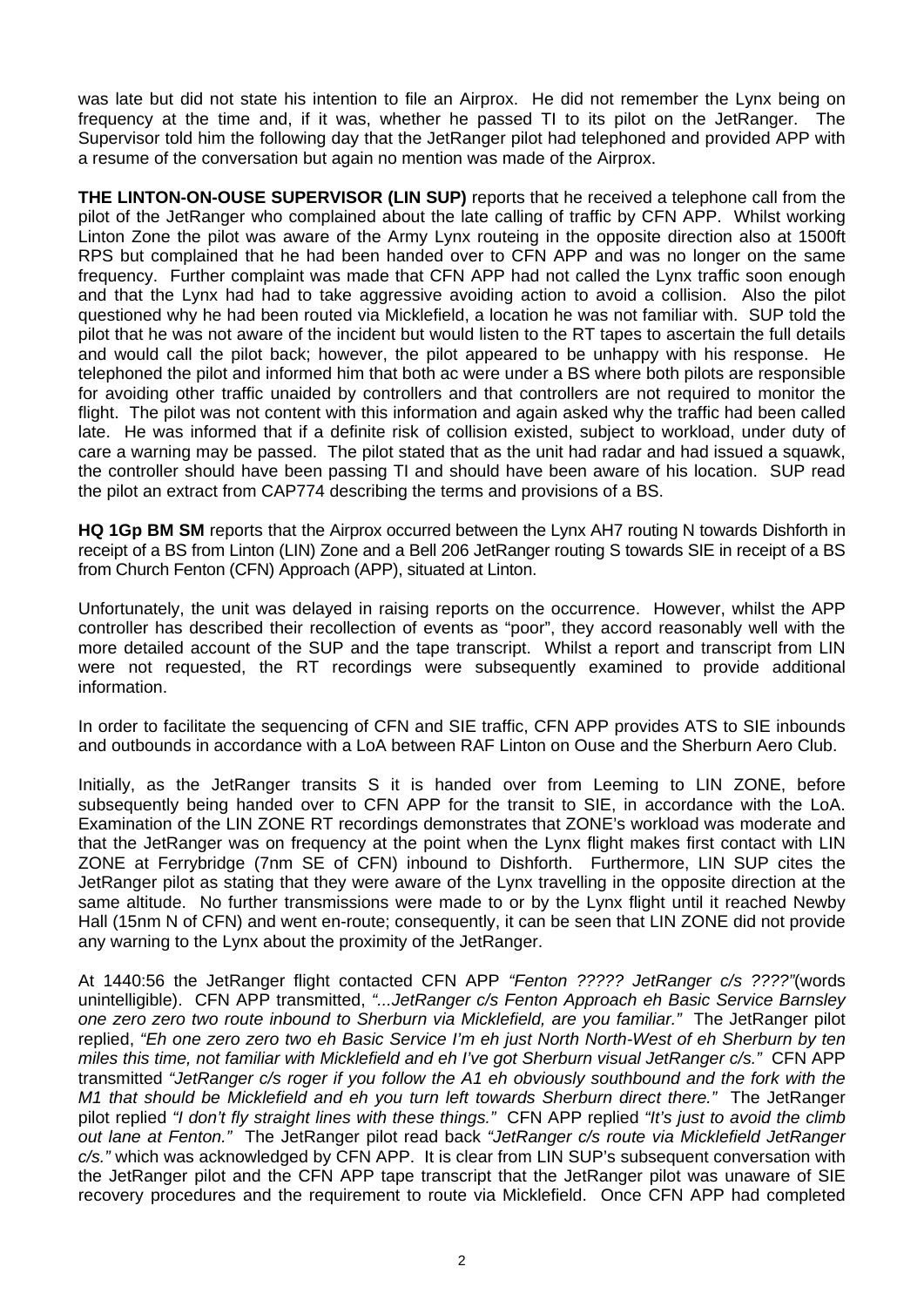briefing the JetRanger pilot of the arrival procedures at 1441:37, there were no further transmissions on the CFN APP freq until 1442:37 when a traffic warning was passed. CFN APP transmitted *"JetRanger c/s traffic South half a mile tracking North indicating slightly below."* The JetRanger pilot replied *"He's just gone past me a bit higher in fact thanks."* 

[UKAB Note (1): The radar recording at 1440:55, when the JetRanger pilot makes initial contact with CFN APP, shows the JetRanger 9·7nm NW of Church Fenton tracking 135° indicating FL017 (1370ft RPS 1002). At the same time the Lynx is 5·4nm WSW of Church Fenton tracking 350° indicating FL019 (1670ft RPS), in the JetRanger's 1 o'clock range 6·7nm. Just over 1min later at 1441:59 the JetRanger has descended 100ft and turned R about 25° head-on to the Lynx in its 12 o'clock range 2·6nm. Both helicopters converge and by 1442:15 the Lynx is indicating FL018 (1470ft RPS) 1·5nm ahead of the JetRanger.]

Although CFN APP recalls their workload at the time of the occurrence being "reasonably high," this is not borne out by the tape transcript. Further investigation with the unit proved that the Airprox occurred immediately after a lengthy period of high workload for CFN APP, although their workload in the minute immediately prior to passing the warning to the JetRanger pilot was low, with no other transmissions being made. Consequently, best controlling practice suggests that the opportunity existed for a more timely warning to be given. Considering the length of time that has elapsed between the occurrence and the controller's completion of the DFSOR, the difference in recollection is understandable. However, research has demonstrated that psychophysiological alertness reduces significantly immediately following a high to low workload transition and remains so for up to 15min, regardless of the individual's motivation for the task. Further research has proved that humans consistently over-estimate their level of psychophysiological alertness. Whilst this poses a supervisory challenge for ATM, it is a fact not well known within the Specialisation.

At the point when the Lynx's avoiding turn to the R becomes evident at 1442:33, the JetRanger has entered a slight turn to the L, bringing it further into confliction with the Lynx, separation 0·5nm and 200ft. At 1442:37, CFN APP passes TI to the JetRanger flight and the CPA occurs 2sec later at 1442:39, with just under 0·2nm lateral separation existing - at this point the JetRanger has appeared to turn back to the R, away from the Lynx.

Whilst the opportunity existed for CFN APP to pass a more timely warning to the JetRanger, it is reasonable to suggest that given their workload history, they were suffering from reduced psychophysiological alertness, which served to delay their perception of the growing confliction. That notwithstanding, CAP774 is clear about the pilot's responsibilities for seeing and avoiding other ac stating that under a BS 'pilots should not expect any form of TI from a controller…and the pilot remains responsible for collision avoidance at all times.' CAP 774 does however permit a warning to be transmitted to the pilot, if the controller 'perceives a definite risk of collision,' but qualifies this by stating that 'whether or not TI has been passed, a pilot is expected to discharge his collision avoidance responsibility without assistance from the controller.'

Notwithstanding the fact that at the time of the Airprox the JetRanger and Lynx flights were operating on different frequencies, the information provided by the Lynx flight on its initial contact with LIN ZONE should have prompted the pilot of the JetRanger to focus their scan on their forward arc in order to visually acquire the Lynx. It appears from the SUP's record of his conversation with the pilot of the JetRanger, specifically relating to the use of radar, that the pilot may have been under a misunderstanding as to the level of information provided under a BS. This may have served to degrade his visual scan causing the effective non-sighting of the Lynx. Furthermore, despite not receiving any TI, the Lynx pilot reported that he had sighted the JetRanger at a range of approximately 1km and been able to take effective avoiding action. Unfortunately, the separation gained by this avoiding action was eroded by the JetRanger's L turn towards the Lynx. The JetRanger pilot does raise a potential issue that warrants further investigation in terms of the visibility of the SIE VFR arrival procedures to private pilots.

UKAB Note (2): The UK AIP at AD2-EGCJ-1-5 Para 2.22 Flight Procedures for Arrivals states: